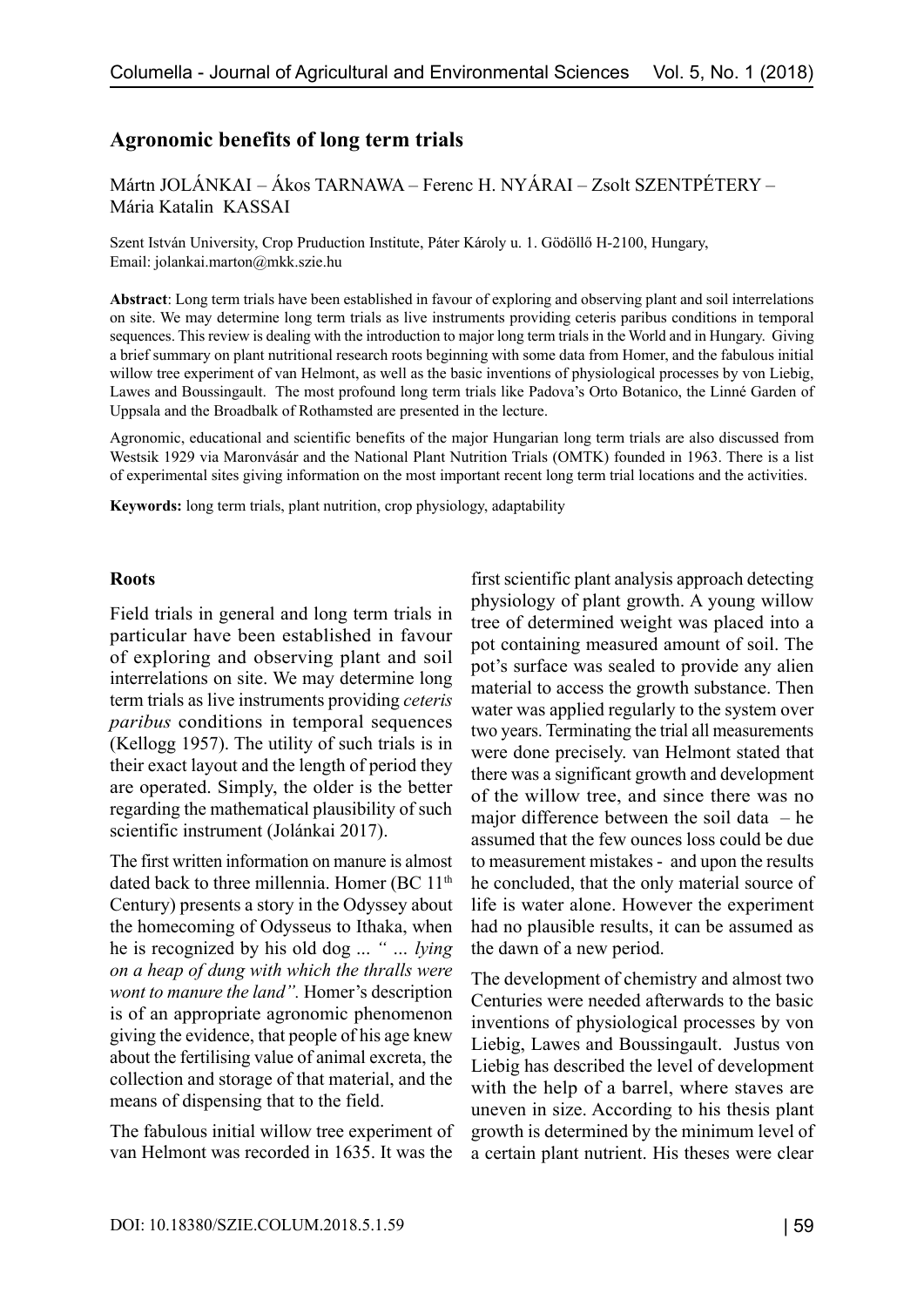and widespread, however they were immediately doubled by Sir John Bennet Laws who tried the theses in his replicated exact field experiment and could not verify them. Who was right and who failed? Both of them were right, however the discrepancies were induced by the system of approach. Liebig as a chemist has followed a static model, and Lawes as a practicing landlord made a dynamic assessment – say, the proof of the pudding is in eating that. A third person and a new invention was needed to formulate the physiological process. Jean Baptiste Boussingault was the man who described first the Nitrogen cycle and so gave an explanation to diverse situation. Also, it was the time when urgent need appeared in establishing exact field trials to provide in vivo conditions for research in plant physiology.

## **Historical long term trials**

The first long term trials were not established by agriculturists, but botanists. The basic task of these trials was to provide "*ceteris paribus*" (equal measures) conditions for scientific observations. It had long been known, that to study the behaviour, growth and development of any living creature, identical conditions and replicated methods are needed (Cserháti 1901). It is difficult to identify which trial in the World can be labelled as the first, because there are at least a dozen of candidates for that. Even we may have problems to define what is a trial, and what do we mean on long term. From a point of view regarding plant growth physiology the oldest long term trial should be Padova's Orto Botanico, founded in 1545. Various plant species have been tested here since that time under rainfed and irrigated conditions in a controlled system.

Another long term trial, with some similarities to the previous one is the Linné Garden of Uppsala founded in 1728. Carolus Linné was a botanist, and he was keen to exclude environmental effects that may have altered plant morphology, so he set up a design for parallel observations. Linné Garden is not in operation anymore, it is a sort of a live museum of science maintained nicely by the local community.

The oldest long term trial dealing with plant nutrition as well as monocropping problems is the Broadbalk of Rothamsted. Sir John Bennet Lawes an English nobleman, entrepreneur and agricultural scientist established that in 1843 with an aim among others to clarify plant nutrition principles. He was the man who employed Joseph Henry Gilbert with whom developed the superphosphate fertiliser. He founded an experimental farm at his home at *Rothamsted* Manor that eventually became the *Rothamsted* Experimental Station, one of the most powerful scientific research institutions in agriculture.

## **National long term trials**

Hungary has always been a land dedicated to agricultural activities and so to agronomic research. For historical reasons most of the 19th Century trials did not survive. What are the longterm trials in Hungary like? Our national longterm trials have been founded in favour of to explore various scientific hypotheses and to observe agronomic techniques (Várallyay 2006). The oldest site maintained since 1929 is the Westsik long term trials at Nyíregyháza. It was set up by Vilmos Westsik to study agronomic methods suitable for sandy soils. The trial has been introducing various crop rotation systems. The main problem of that area is twofold; water scarcity and poor soil properties.

The Martonvásár trials were initiated by Professor Béla Győrffy in 1958. The main purpose of the trial was to study plant nutrition and crop rotation versions as well manure and chemical fertiliser interactions in relation with the variety specific reactions of field crops. The trials have been designed in a polyfactorial structure with replications.

The National Plant Nutrition Trials (OMTK), founded in 1963. The OMTK plant nutrition trials were established to gain reliable data on mineral fertilization of field crops in all regions of Hungary. The experimantal network was initiated by Professor Géza Láng with the active participation of Béla Debreczeni, József Antal and Ernő Bocz.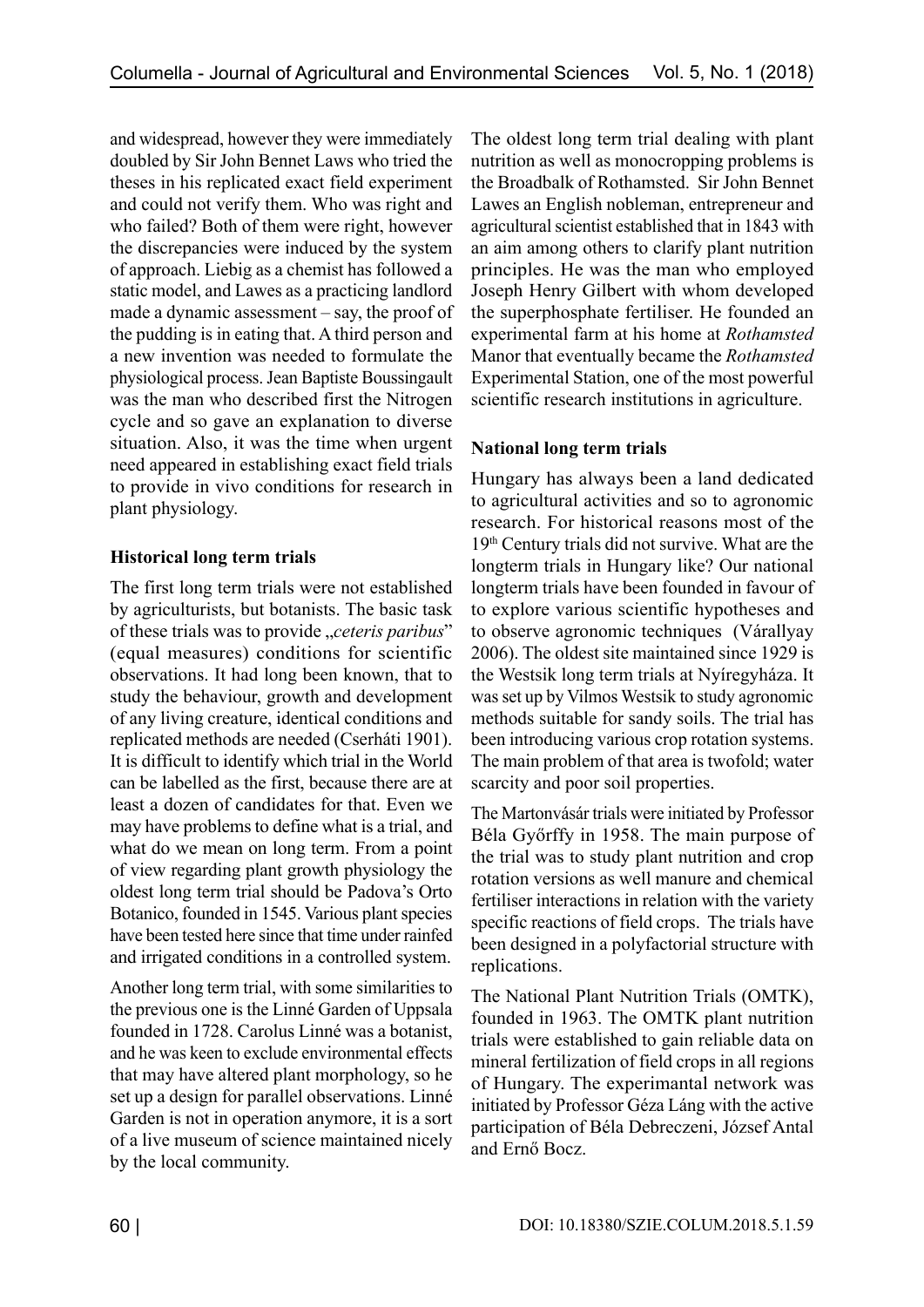Crop production and soil tillage trials. During the past half of a Century several crop production and soil tillage trials were established in favour of better understanding of crop physiological processes within given agri-environments. Valuable results have been obtained in the field of crop yield quantity and quality, in abiotic and biotic stress tolerance, soil pollution and remediation, and climate change phenomena.

training and extension services may benefit from the research results obtained from long term trials. Some of today's long term trials were originally designed for educational purposes. Such is the above mentioned Westsik trial at Nyíregyháza demonstrating sand-soil tillage methods for farmers. Other long term trials were designed to solve certain specific scientific problems, but most of them can also be used

| Location and number of long term trials | <b>Established</b> |
|-----------------------------------------|--------------------|
| Nyíregyháza 3                           | 1929               |
| Fülöpszállás 1                          | 1982               |
| Keszthely 12                            | 1963               |
| Debrecen (Látókép, Hajdúböszörmény) 4   | 1967               |
| Iregszemcse, Bicsérd 2                  | 1967               |
| Karcag 3                                | 1984               |
| Szarvas 1                               | 1989               |
| Kompolt 2                               | 1967               |
| Gödöllő (Józsefmajor, Nagygombos) 3     | 1972               |
| Nagyhörcsök 6                           | 1967               |
| Örbottyán 2                             | 1959               |
| Nyírlugos 1                             | 1962               |
| Martonvásár 15                          | 1958               |

*Table 1.* Main data of the Hungarian National long term trials, 2017 (Source: Kismányoky and Jolánkai 2017)

Long term trials are not only scientific curios or honoured relics of a museum, but high value live ecological models that can never be replaced or restarted whenever ceased or suspended, nevertheless terminated. These trials provide valuable and dynamic databases for solving scientific problems.

Long term trials are therefore "major tools" in basic research on crop science, agro-chemistry, soil science and agro-ecology. Their role is similar to any of the man-made tools, instruments or implements, such as phytotrons, lysimeters, hydroponics or reactors.

### **The benefit of long term trials in education**

Regardless to their scientific value and utility, long term trials play a major role in education. Various branches of education, including undergraduate and PhD courses, vocational

for educational purposes. All long term trials in Hungary whether owned and operated by research institutions or universities, are involved in one or more accredited educational programmes. They can also be visited, studied and examined within the framework of regular scientific and extension programmes.

## **Economic contribution**

Long term trials may have a role in the implementation of certain economic processes, as well as in prevention or handling of hazards and disasters. Without the databases of long term trials most of crop production technologies and plant protection applications would be less efficient. Even in the case of adaptation of international research results, materials, instruments and technologies, long term trials may help us in a more accurate, successful and plausible application regarding the local